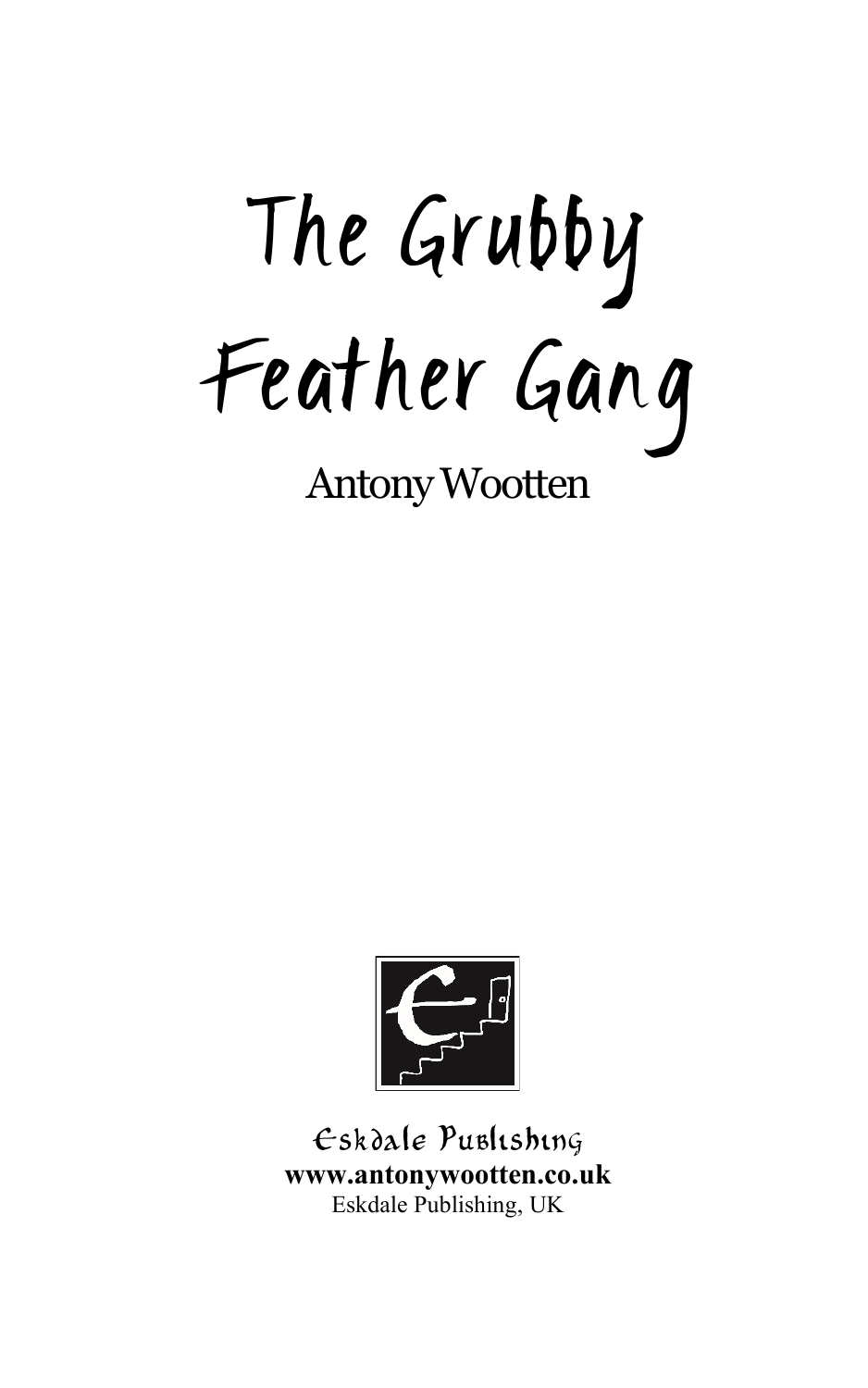## First published in Great Britain in 2015 by Eskdale Publishing, North Yorkshire

### **www.antonywootten.co.uk**

Text copyright © Antony Wootten 2014 Cover illustration copyright © Antony Wootten 2014

The rights of Antony Wootten to be identified as the author and illustrator have been asserted.

### All rights reserved

No part of this publication may be reproduced or transmitted by any means or in any form, electronic, mechanical, photocopying or otherwise, without the publisher's prior permission.

All characters in this publication, both human and animal, are fictitious. Any resemblance to real persons, living or dead, is purely coincidental.

A Catalogue record for this book is available from the British Library.

ISBN: 978-0-9537123-8-0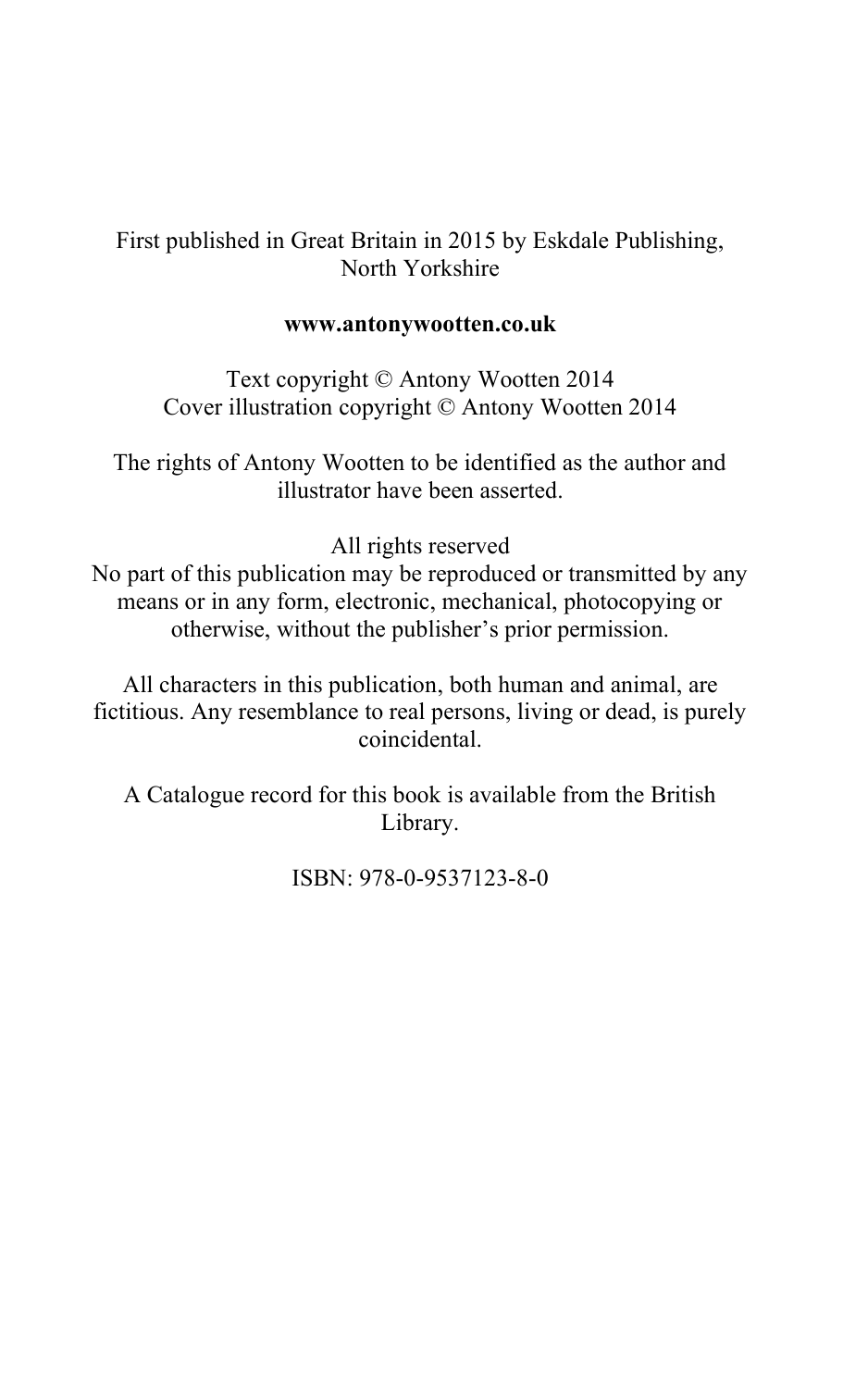# The Grubby Feather Gang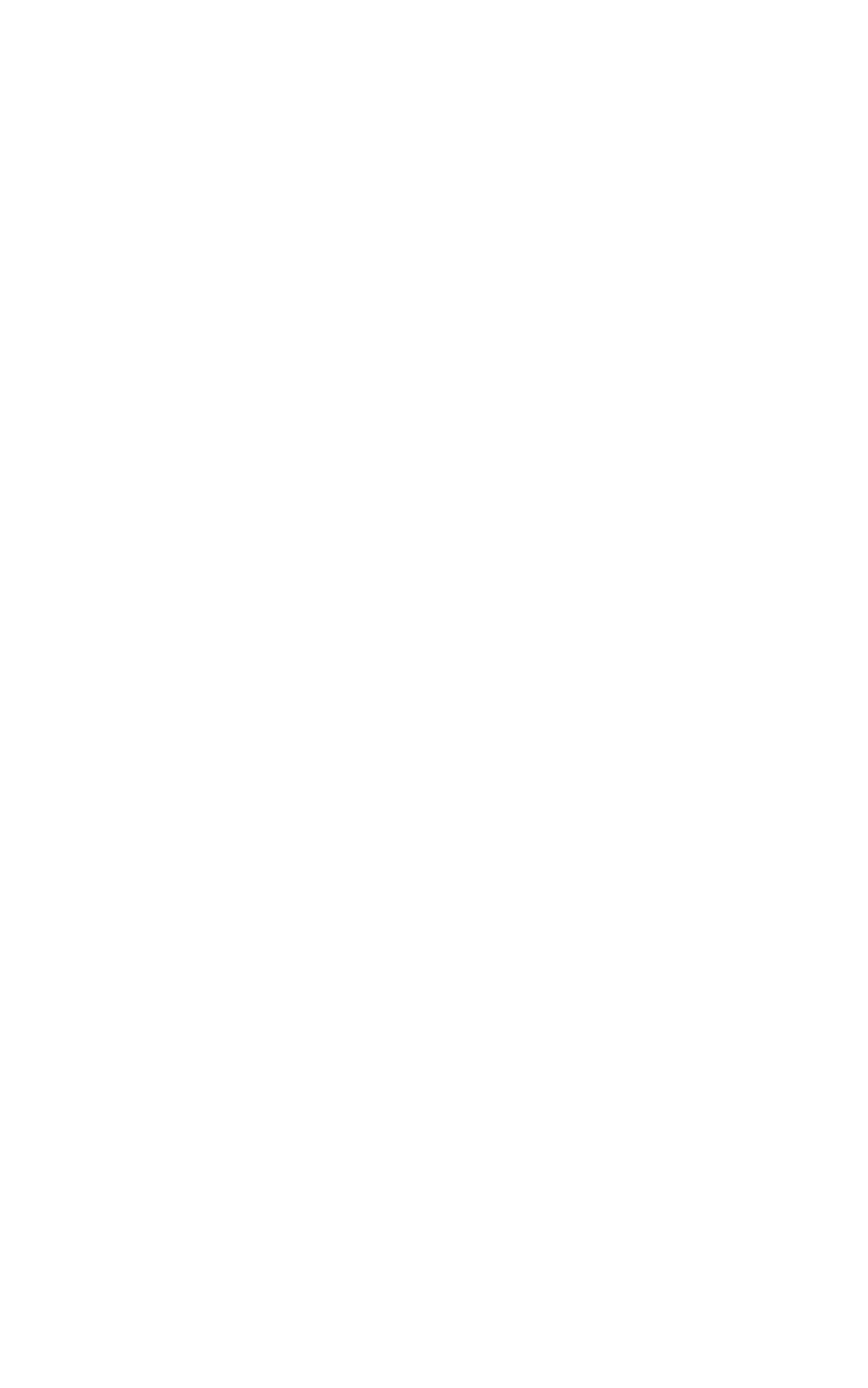# Upside-down

## **1916**

George decided the world looked slightly better upside-down. The trees on the ridge seemed to be dangling into the blue sky, and the horses looked as if they were standing on the green ceiling of the world like the spiders on the wooden beams in his kitchen. Maybe, if the world really did turn upsidedown, all the bad things would fall off it and all the good things would somehow, magically, stay put.

He could feel the weight of his own blood in his head and face, and his arms hung heavily beneath him. Strangely, he didn't really mind. Not many people got to see the world like this. It was almost worth being bullied.

"Are you ready to give in yet," said Stan, "or should I let you fall?"

George was beginning to lose track of how long he had been hanging there, upside-down, from the opening high in the outside wall of the barn. Like a trapeze artist, his legs were bent over the opening's jagged wooden edge onto the floorboards of the hayloft, where Stan was holding him there by sitting on his ankles.

1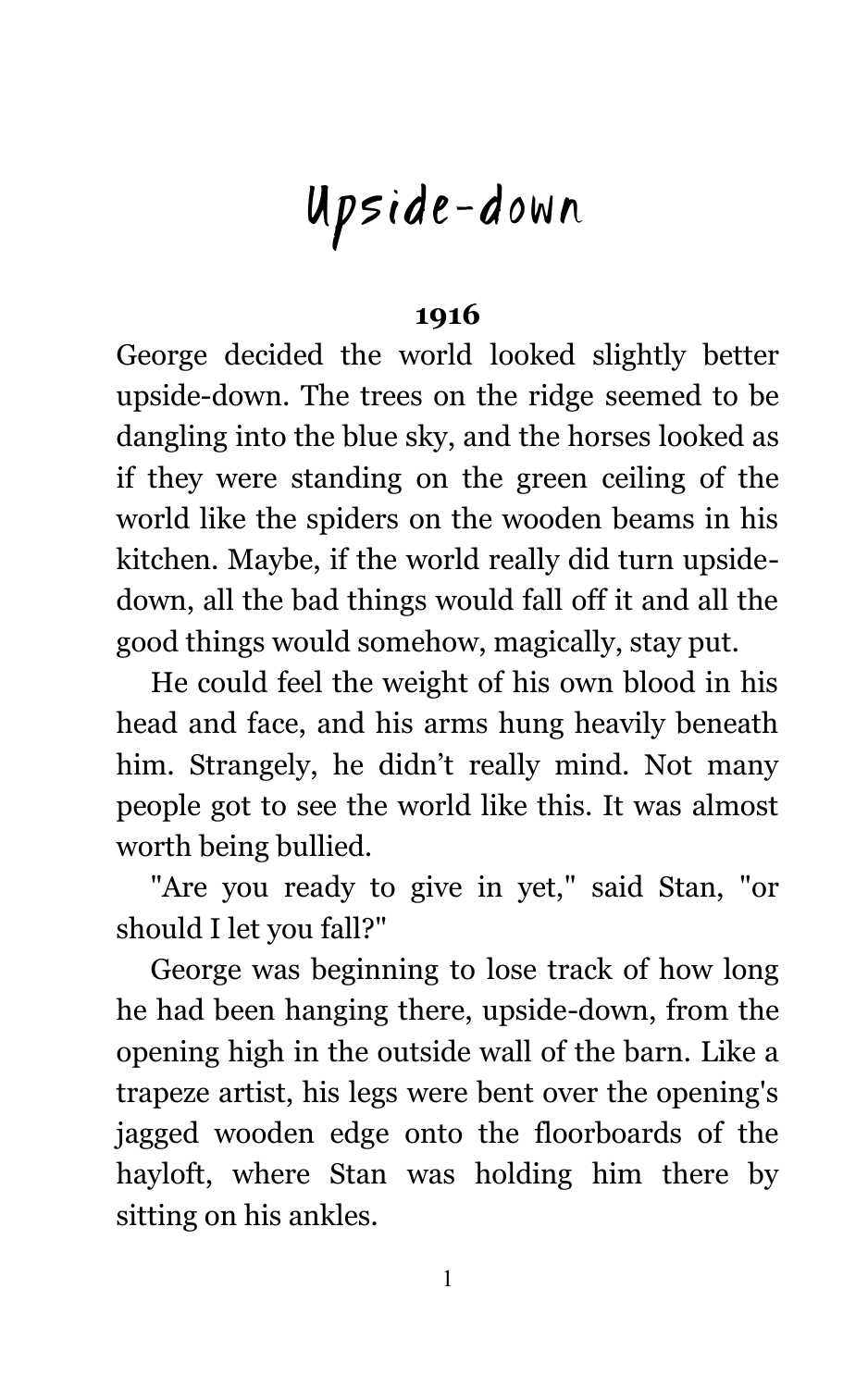There was a long drop beneath him to the stony ground, but if he fell, perhaps that would be an end to it: no more being bullied by Stan; no more feeling sick that everyone in the village hated him; no more worrying about his dad and mum fighting all the time, about the women calling his dad a coward because he hadn't gone to fight in the war, about the children at school keeping away from him as if he smelt.

"Let me fall, I don't care," George said. "If I die, you'll go to prison."

"You wouldn't die," Stan protested, as if he'd thought this through carefully.

"I bloomin' well might. It's a heck of a long way down."

"No it's not," Stan said, sounding hurt, as if he hadn't meant to put George in danger. That was the strange thing about Stan: he acted like the bully, but sometimes he talked like the victim.

"It is," George said, calmly. "If I fall now, I'll burst open like an egg, and you'll go to prison." George couldn't help himself. He always knew how to get Stan riled, and he couldn't resist, even now. "They'll probably hang you."

2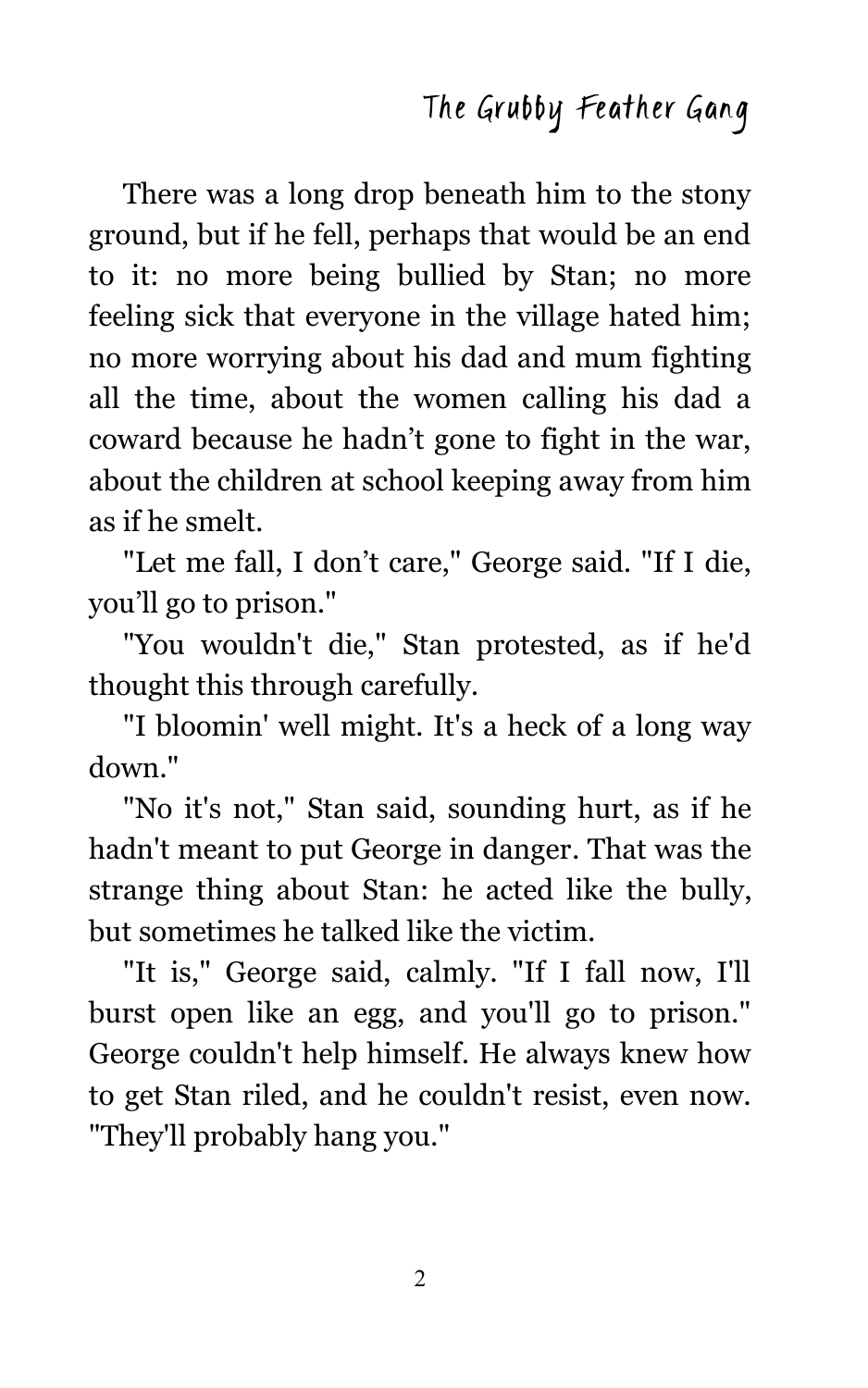## Chapter 1: Upside-down

"Right, that's it, I'm going to drop you unless you give in right now, you runt," Stan said crossly. "I can't hold you anymore, you're too fat."

"Can't be a runt *and* fat," George informed him.

"*You* can," Stan snapped back, and he slackened his grip. George felt his heart lurch as his legs came free, and he realised he wasn't ready to die yet. Stan wasn't ready to let him either, and, after a brief shriek of panic, George felt Stan's full weight slamming his calves back down onto the floorboards. "Hah!" Stan laughed. "You screamed like a girl! No wonder your dad's a coward."

George decided not to comment on the fact that that didn't make sense. He wouldn't be drawn into a conversation about his father. Those always got him confused and angry, and made him feel like crying. So instead he said, "Wait, Stan, I think I can see your mum coming over the hill."

"Where?" Stan said, sounding a little worried.

"Oh hang on, my mistake," George went on. "It's only a cow." He'd never even seen Stan's mum and he felt a bit guilty about insulting her, but not for long.

"Right, that's it," Stan said again. George felt Stan shifting himself so that he was sitting on George's shins, holding him in place with his body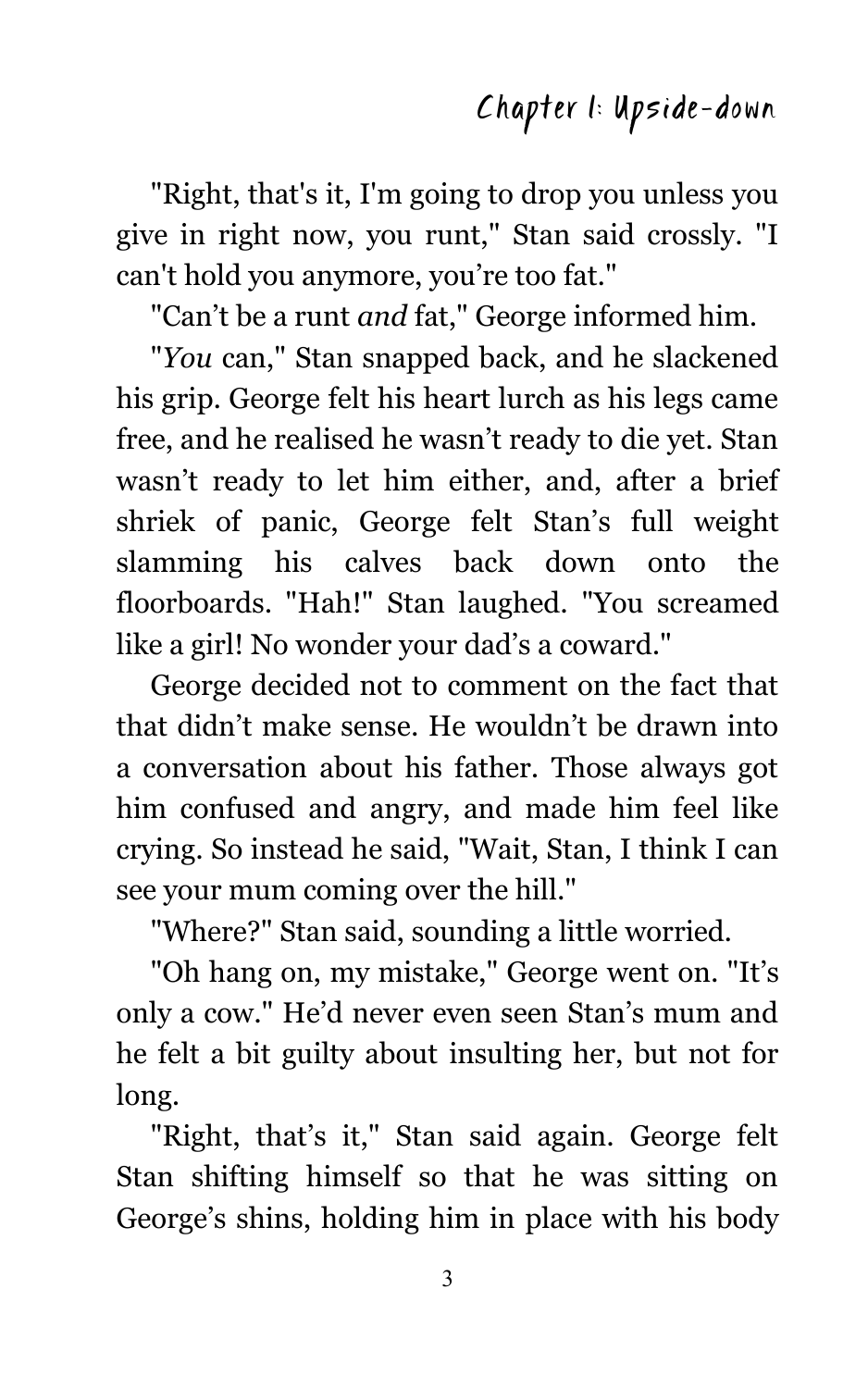weight. Then George saw him leaning out over the top of him, his silly face looming there like an approaching zeppelin.

"Ugh, you could have warned me I was going to have to look at you," George said. "I've just eaten."

"Eat this," Stan said, and for a moment George wondered what he was doing. But when he saw the foamy glob appearing at Stan's lips he quickly realised.

"That's disgusting!" George squawked, pressing himself against the barn wall in a desperate attempt to avoid the foul ball of spit which Stan was about to let drop. "Ugh, you're disgusting!" George said as the globule hung over him on an ever-weakening strand of saliva. "I don't want your germs! I don't want your lurgy! I don't want to catch stupiddisease!" George was shielding his face with his arms, and the bloated spit ball broke free, landing on his elbow and splashing itself across his cheek. He wiped it away wildly. Stan let out a loud, triumphant laugh. "Eargh!" George yelled. "Help! It burns! It burns!" It didn't burn, but it was foul. "The spit of a moron! It's infecting me! I can feel my brain melting! I'm turning stupid already!"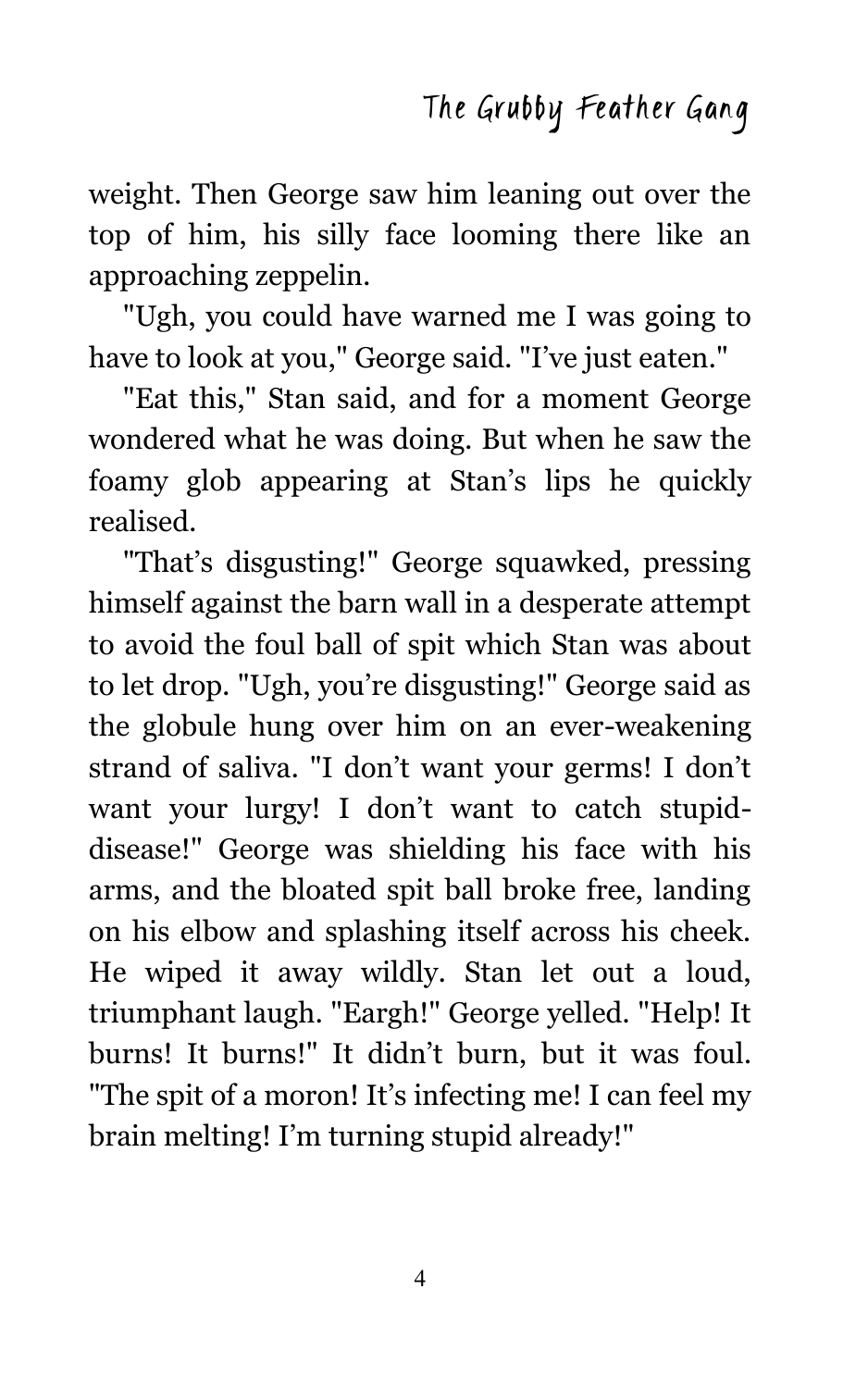"Shut up," Stan said. "Shut up, runt, or I'll do it again." And he began the preparations by noisily hawking something horrible into his mouth.

"Alright, alright!" George cried, defeated. "I'll do your stupid homework."

"Well, why didn't you just say that in the first place?" Stan said, forming the words awkwardly round the bolus of gob he was keeping in his mouth as a precautionary measure. He swallowed it and said, "Come on, I'll help you up."

A minute or two later, George was sitting on the boards of the barn's hayloft, rubbing the backs of his legs, and allowing the blood to redistribute itself around his body now that he was the right way up again. Stan pulled his maths book from his satchel. "Here y'are," he said, handing it to George. Reluctantly, George took it and slid it into his own satchel. In all honesty, he actually quite liked longmultiplication.

"Okay," Stan said, sounding all friendly now. As he climbed down the ladder from the hayloft, he said, "Give it to me at the gate tomorrow. See ya!" and off he ran leaving George sitting there in the gloom, alone.

5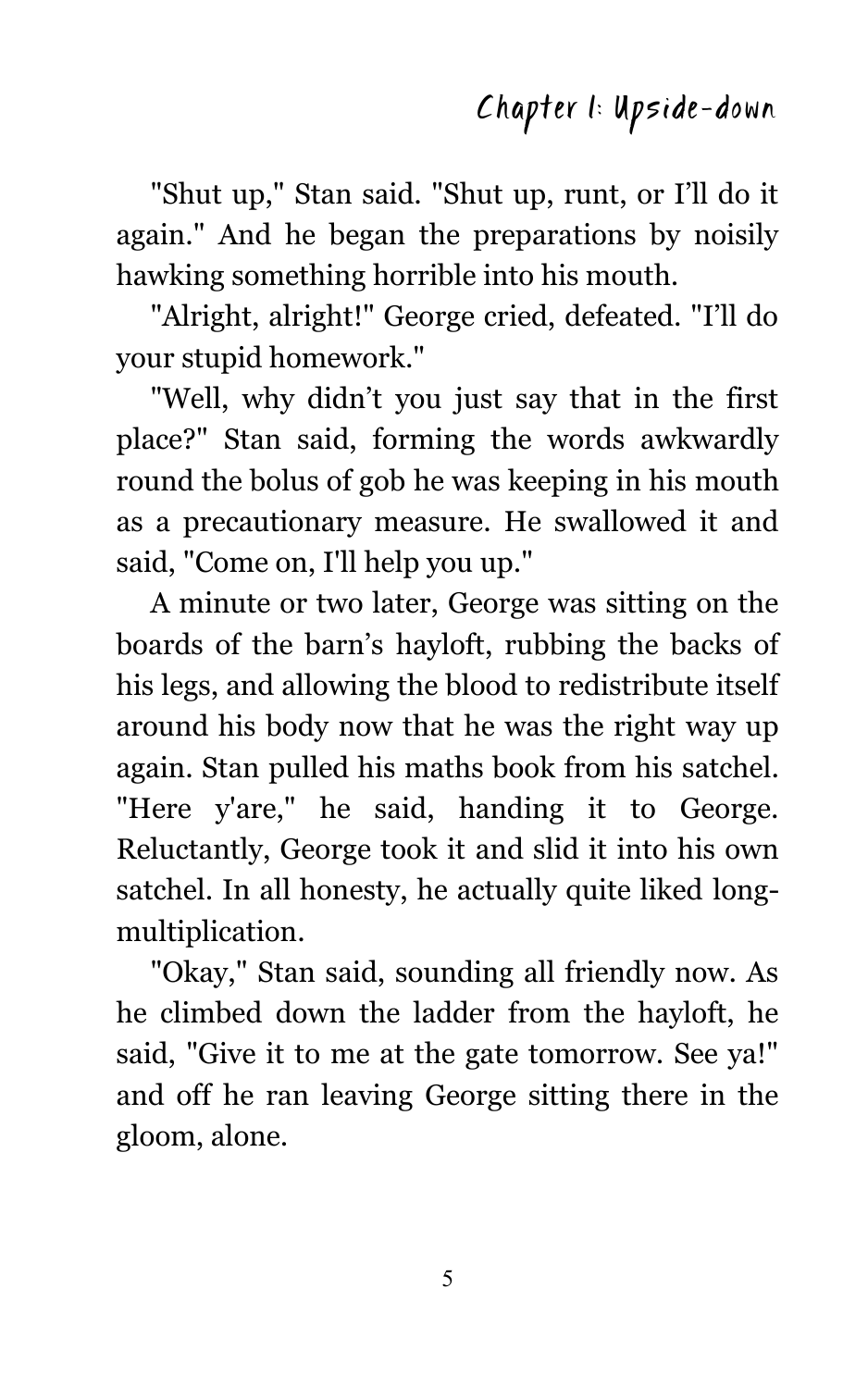Or at least, he thought he was alone until he heard a little voice saying, "You ain't gonna let him get away with that, are you?"

George almost jumped out of his skin. "Who's there?" he said timidly.

There was a rustle from the mound of hay which took up much of the space up here in the hayloft, and the small, ragged figure of a girl emerged from within it. She took a few moments to brush away the hay, pulling some from her wild, curly hair and smoothing her tatty dress. "I saw the whole thing," she said.

"You saw… Why didn't you do something?"

"Why didn't *you* do something?" she snapped straight back at him. "Are you a coward?"

George thought about that. Then he said, "Yes, I think so."

"What?" the girl said, horrified. "Well, don't be!"

"Don't be a coward?"

"Yes!"

"But… I can't make myself suddenly be really strong and fight him. He's stronger than me. I'm fat and short. I can't help that."

"Actually," the girl said, her tone softening, "you ain't a coward. If you was a coward, you wouldn't of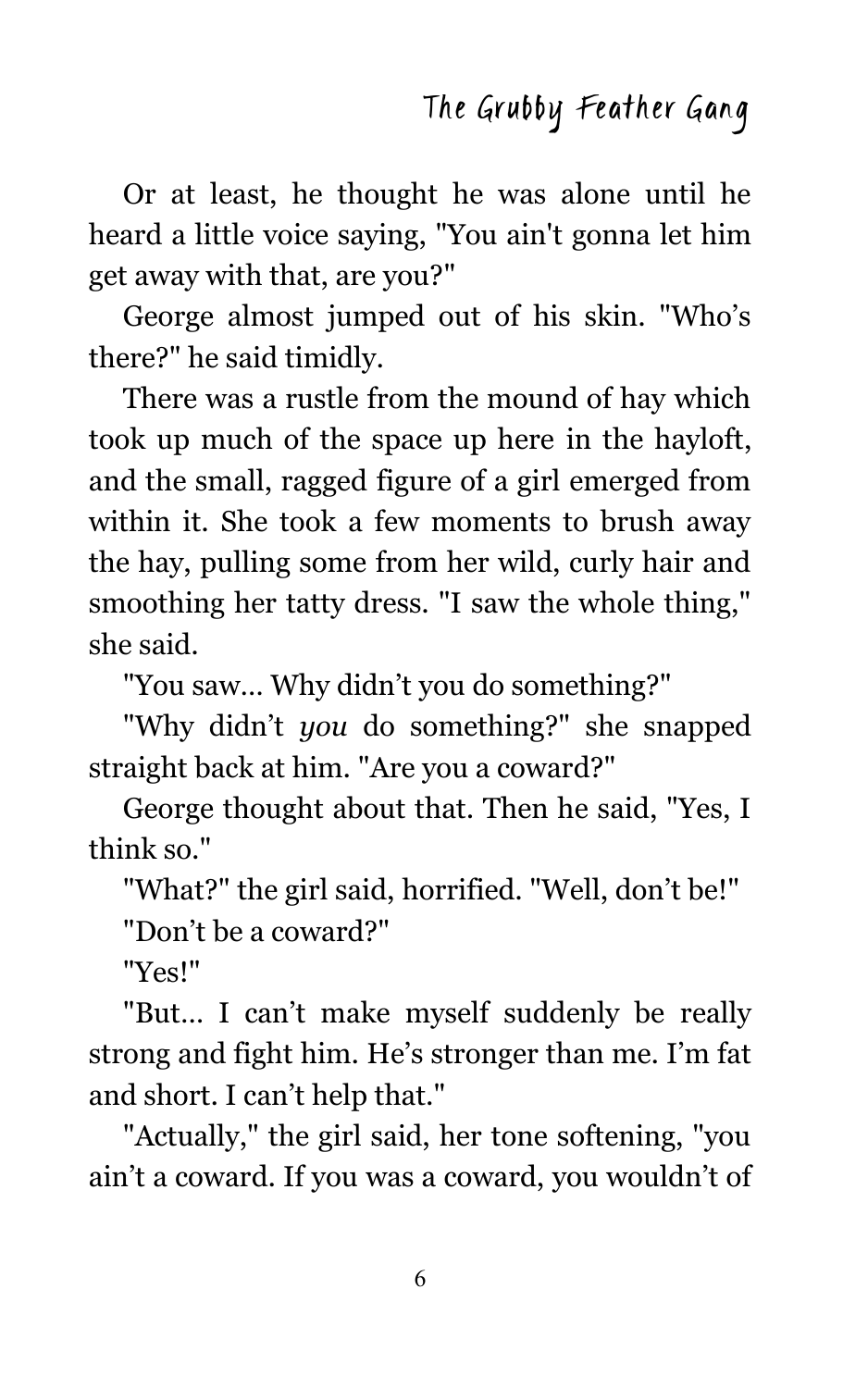spoken to him like that. You wouldn't of called his mum a cow, and told him he was stupid, would ya?"

"I dunno," George said, thinking about that for a moment. "But still, you could have done something. Why didn't you help me? You could have gone and got someone."

"I ain't here to fight your battles for you. I wanted to see what you'd do."

"Oh." George said. "What if he'd dropped me? What if I'd fallen to my death?"

"Well, I'd have thanked my lucky stars for the ringside seat!"

"Oh, that's kind," George said, sarcastically. He looked at the girl. She was about his age, grubby and feral looking, with straw sticking out of her hair and an old dress that was full of holes. She had a chirpy expression though, almost pretty. There was something about her that made him feel like grinning. "What's your name?" he said.

"Emma. What's yours?"

"George."

From down below in the barn there came a loud, plaintive meow. "Oh, Azar," Emma cried in apparent irritation, and leaned over the edge of the hayloft. "What you doing here? Leave me alone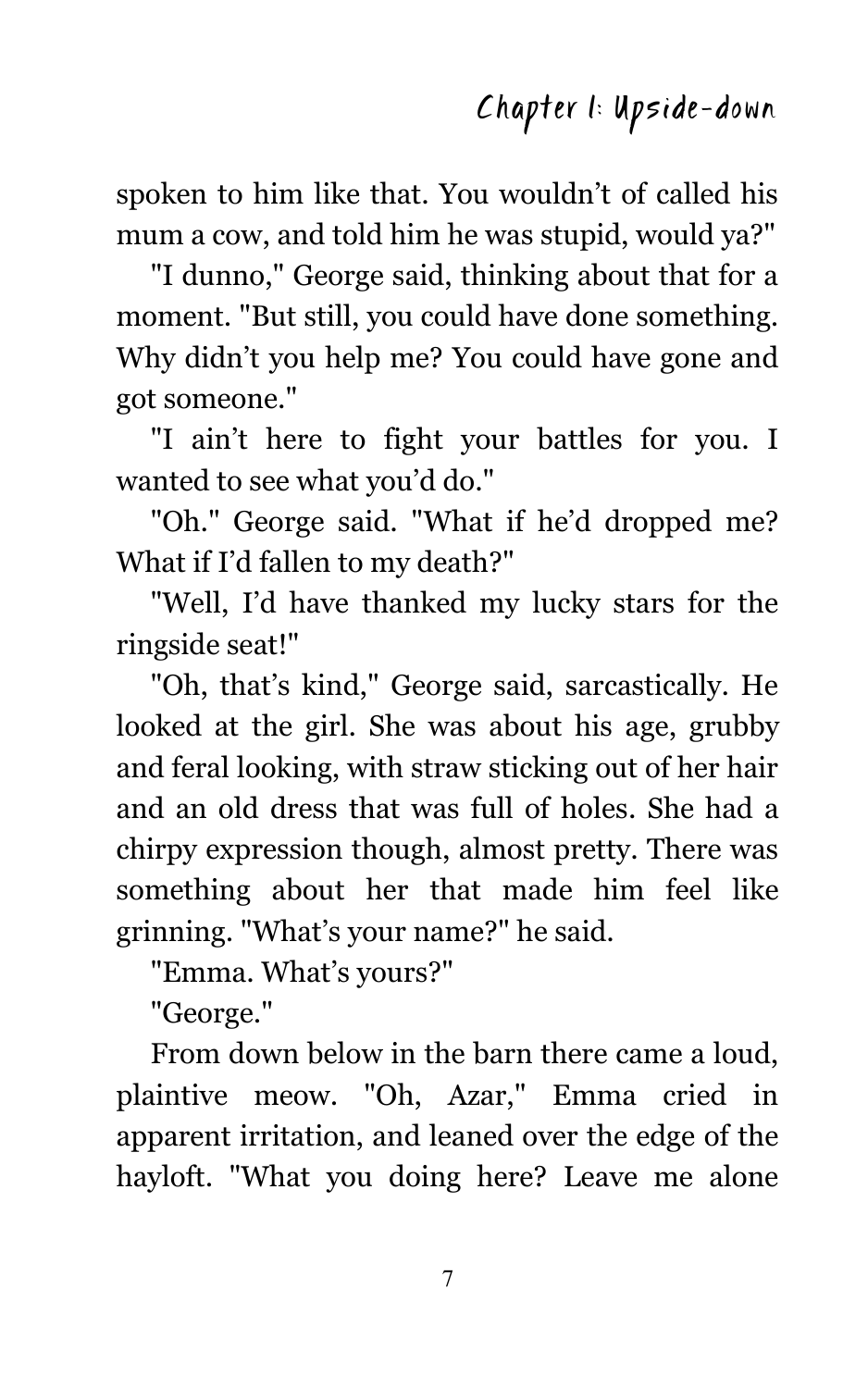won't you?" To George, she explained, "Bloomin' cat follows me everywhere. I hate cats!"

"I love them, but they make me sneeze," George said. "My dad's a vet, so I get to see lots of cats, but I start sneezing if I stroke them. Come on," and he climbed down the ladder, his satchel slung across his body.

The cat, a scrawny white thing that looked as if it had never learned to clean itself, meowed at him, and he meowed back. He wanted to stroke it but knew his eyes would puff up and water, and his throat would itch, and he'd have a sneezing fit. Emma arrived beside him. "Go home, Azar," she said crossly, and waved the cat away, but it ignored her completely and curled itself affectionately around her leg. "Azar!" she scolded, but crouched down and scratched it softly behind the ears anyway. "Go home," she snapped. "Stop following me you mangy fleabag," she said as she stroked its long back.

"Where do you live?" George said, wondering why he'd never seen her before.

"Here. This is my uncle's farm. I was hiding in the hay from my aunt. She gets me doing chores."

"Why have I never seen you at school?"